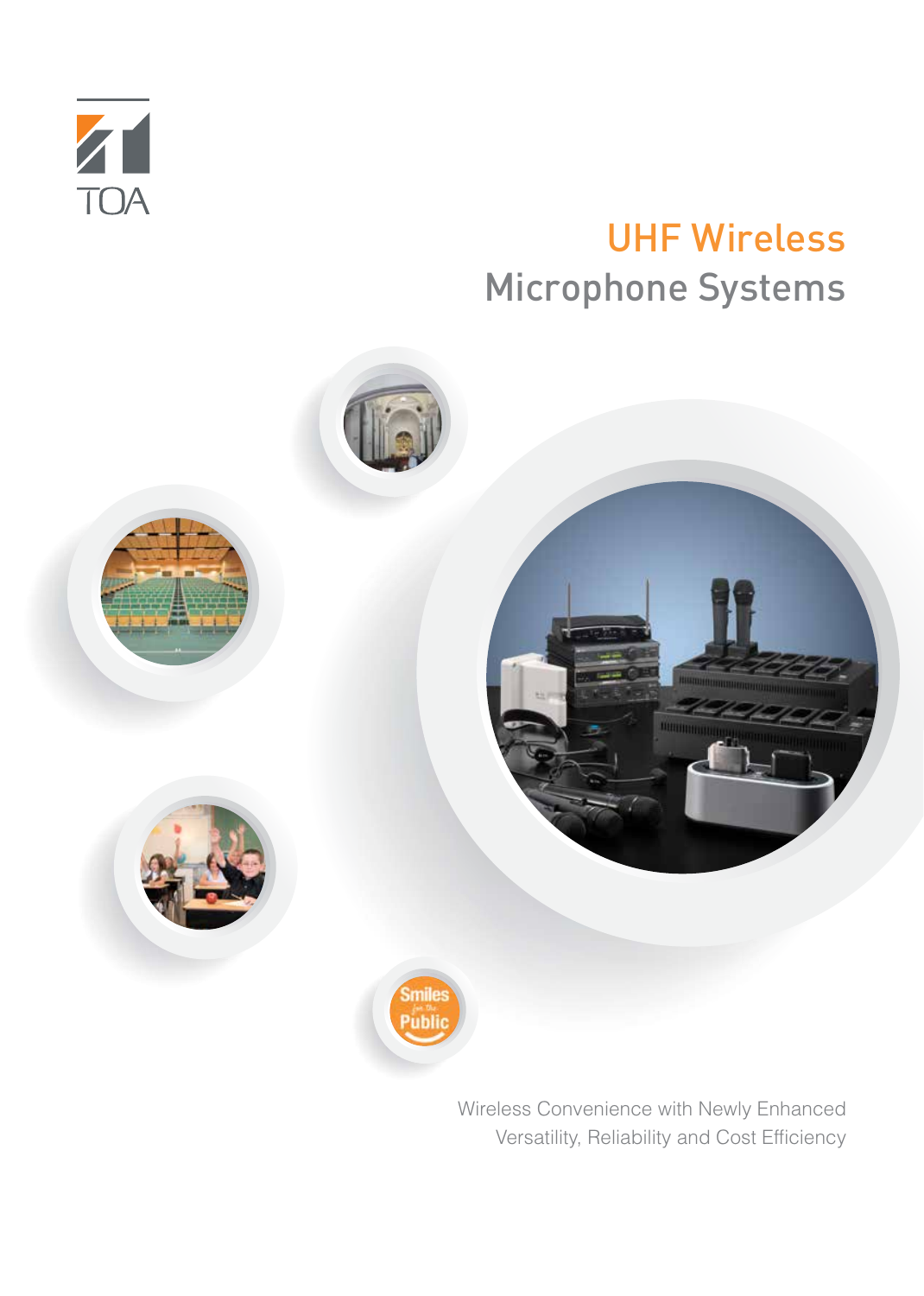# Versatile High-Performance Microphone Systems

Strive to bring you high-performance, mobility and convenience. TOA is proud to introduce the widened range of 5000 Series wireless microphone system. There is definitely one that suits your need.

# **Product Features**

- All UHF wireless microphone tuners employs Phase Locked Loop (PLL) synthesis for remarkably stable performance. Reliable wide-area coverage permitting use of up at 16 microphones within a radius of up to 120 meters from the YW-4500 UHF wireless antenna
- Powered by rechargeable batteries which enable up to 13 hours of continous usage before recharging
- Extensive range of microphone selections to support every application need
- A selection of three high-efficiency battery chargers for 2, 6, or 12 batteries and a single-battery microphone add further flexibility to the product line-up
- Up to 64 selectable channels for WT-5800 & WT-5805, Up to 16 selectable channels for WT-5810 & WT-4820 wireless tuner.
- TOA true diversity (WT-5800) and space diversity (WT-5805) circuitry, a usable frequencies scanning and vacant channel search function.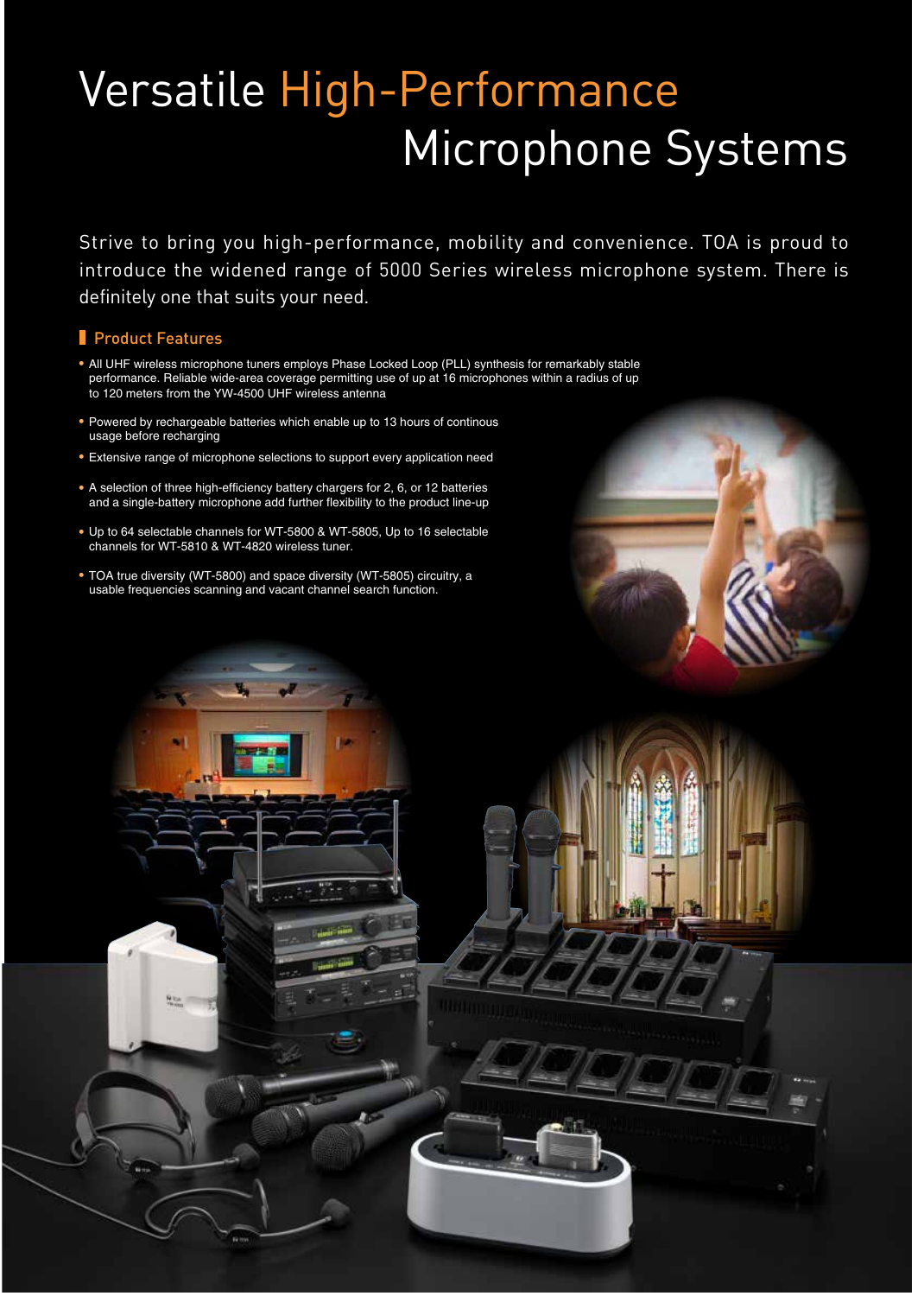#### Wireless Microphone (Press-Talk type) WM-5420



- Dynamic microphone unit: Unidirectional
- Round shape and handling hook prevents being dropped
- Shock absordent structure
- Hands-free clip allows clipping onto chest pocket
- Lock of Talk switch available for extended broadcasting
- Pocket microphone mode and remote mode
- •Built-in chime

#### Handheld Speech Wireless Microphone WM-5225



- Electret condenser microphone unit: Unidirectional
- 64 selectable channels
- Maximum input level: 126 dB SPL
- ON/OFF switch prevents the microphone from rolling
- WB-2000 rechargeable battery or single AA battery
- operation for compact and lightweight body
- Built-in antenna

#### Omnidirectional Lavalier Microphone YP-M5310



- Omnidirectional electret condenser microphone element
- Maximum input level: 110 dB SPL
- Connector for 3.5 mini-plug
- Weight: 20g

# Ear-Hook Microphone

## YP-M5000E



- Omnidirectional electret condenser microphone element
- Maximum input level: 115 dB SPL
- Terminal: Φ3.5mm Stereo plug
- Weight: 14g

#### Headset Microphone YP-M5000H

- Omnidirectional electret condenser microphone element
- Maximum input level: 115 dB SPL
- Terminal: Φ3.5mm Stereo plug
- Weight: 21g

### Handheld Vocal Wireless Microphone WM-5270



- Dynamic microphone unit: Unidirectional
- 64 selectable channels
- Maximum input level: 142 dB SPL
- Rolling stopper prevents the microphone from rolling • Single AA battery operation for more compact and
- lightweight body
- Built-in antenna

#### Wireless Transmitter WM-5325



- 64 selectable channels
- Maximum input level: -14 dB to -29 dB
- Built-in circuitry minimizes ambient noise effects
- WB-2000 rechargeable battery or single AA battery operation for compact and lightweight body
- Connector for 3.5 mini-plugs
- Built-in antenna

#### Headset Microphone WH-4000H



- Unidirectional electret condenser microphone element
- Maximum input level: 120 dB SPL
- Connector for 3.5 mini-plug
- Secure and comfortable fitting headset
- Weight: 50g

#### Wireless Portable Receiver WT-5100



- Compatible to commercial earphone (Φ3.5mm, impedance: over 16Ω)
- Allow up to 16 different frequencies to be received by selection
- An optimized PLL-synthesizer minimizes the oscillation frequency drift resulting from the ambient temperature or voltage fluctuation
- WB-2000 rechargeable battery or single AA battery operation for compact and lightweight body
- Built-in antenna

\* When used with the YP-E5000 Assist Earphone, improves audibility for hearing impaired users by raising the frequency response above the standard level.

#### Handheld Vocal Wireless Microphone WM-5265



- Dynamic microphone unit: Unidirectional
- 64 selectable channels
- Maximum input level: 132 dB SPL
- ON/OFF switch prevents the microphone from rolling
- WB-2000 rechargeable battery or single AA battery
- operation for compact and lightweight body • Built-in antenna
- 

#### Unidirectional Lavalier Microphone YP-M5300



- Unidirectional electret condenser microphone element
- Maximum input level: 120 dB SPL
- Connector for 3.5 mini-plug
- Weight: 20g

#### Headset (Aerobics) Microphone WH-4000A



- Unidirectional electret condenser microphone element
- Maximum input level: 120 dB SPL
- Connector for 3.5 mini-plug
- •Extra-secure and comfortable fitting headset
- Weight: 50g

#### Ear-Suspension Earphone YP-E401

- Dynamic type
- Frequency response: 300 Hz 15k Hz
- Terminal: Φ3.5mm monaural plug (16Ω)
- Suspension ring comes in three different sizes

#### Assist Earphone

YP-E5000



- Dynamic type
- Frequency response: 300 Hz 15k Hz • Terminal: Φ3.5mm monaural plug (16Ω)

• Suspension ring comes in three different sizes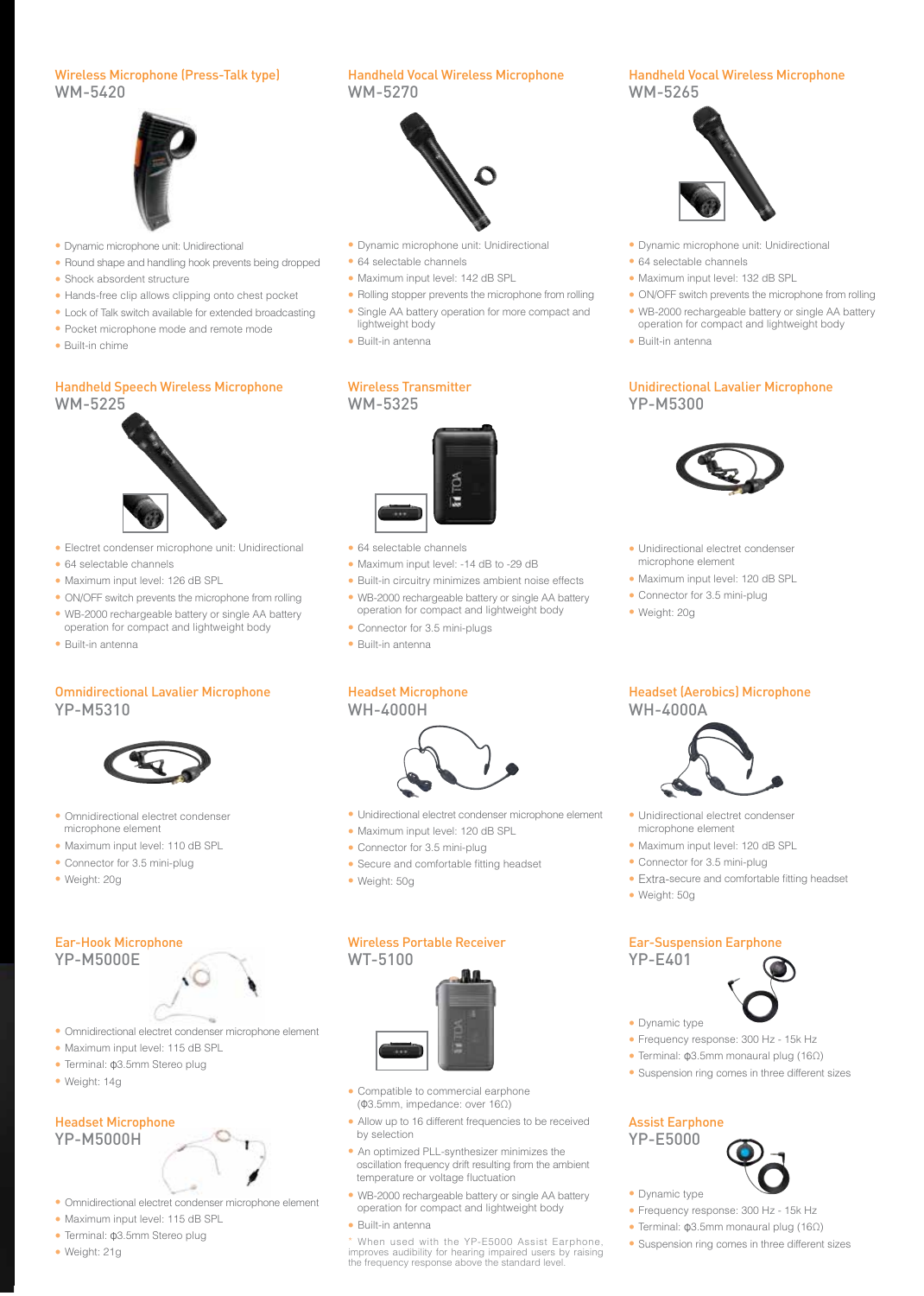

Wireless Tuner WT-5800



Wireless Tuner WT-5805



- Phase Locked Loop (PLL) synthesis operation
- 64 selectable channels
- True diversity technology
- Double super-heterodyne receiving system
- Two-line LCD display
- Auto mixing input function
- Squelch function (carrier, noise, tone)
- •Usable frequencies scanning and vacant channel search function
- •Compact half-rack size body
- •6 points audio level meter for microphone sensitivity adjustment
- •Compander circuitry for minimizing ambient noise
- •Antenna distribution output
- Whip antenna x 2
- •Low-battery indicator (wireless microphone's battery voltage becomes low)

#### Wireless Tuner WT-5810



- Phase Locked Loop (PLL) synthesis operation
- 16 selectable channel frequencies
- TOA space diversity technology
- Double super-heterodyne receiving system
- Auto mixing input function
- •Squelch function (carrier, noise, tone)
- •Usable frequencies scanning and vacant channel search function
- •Compact portable design
- •Compander circuitry for minimizing ambient noise
- Rod antenna x 2
- •Balanced output (XLR connector) and phone jack output
- •Low-battery indicator (wireless microphone's battery voltage becomes low)
- Phase Locked Loop (PLL) synthesis operation
- 64 selectable channels
- TOA space diversity technology
- Double super-heterodyne receiving system
- Two-line LCD display
- Auto mixing input function
- •Squelch function (carrier, noise, tone)
- •Usable frequencies scanning and vacant channel search function
- •Compact half-rack size body
- •6 points audio level meter for microphone sensitivity adjustment
- •Compander circuitry for minimizing ambient noise
- Whip antenna x 2
- •Low-battery indicator (wireless microphone's battery voltage becomes low)

#### 2-Channel Wireless Tuner WT-4820



- 16 selectable channel frequencies
- Antenna cascade output function (parallel connection possible for linking two WT-4820 units)
- TOA space diversity technology
- Auto mixing input function
- •Tuner unit connections accessible from the front (even if rack mounted, the front panel is easily opened)
- •Mix output/tuner 1 output (selectable); tuner 2 has 2 outputs
- Whip antenna x 2
- •Compact half-rack size body
- •External antenna input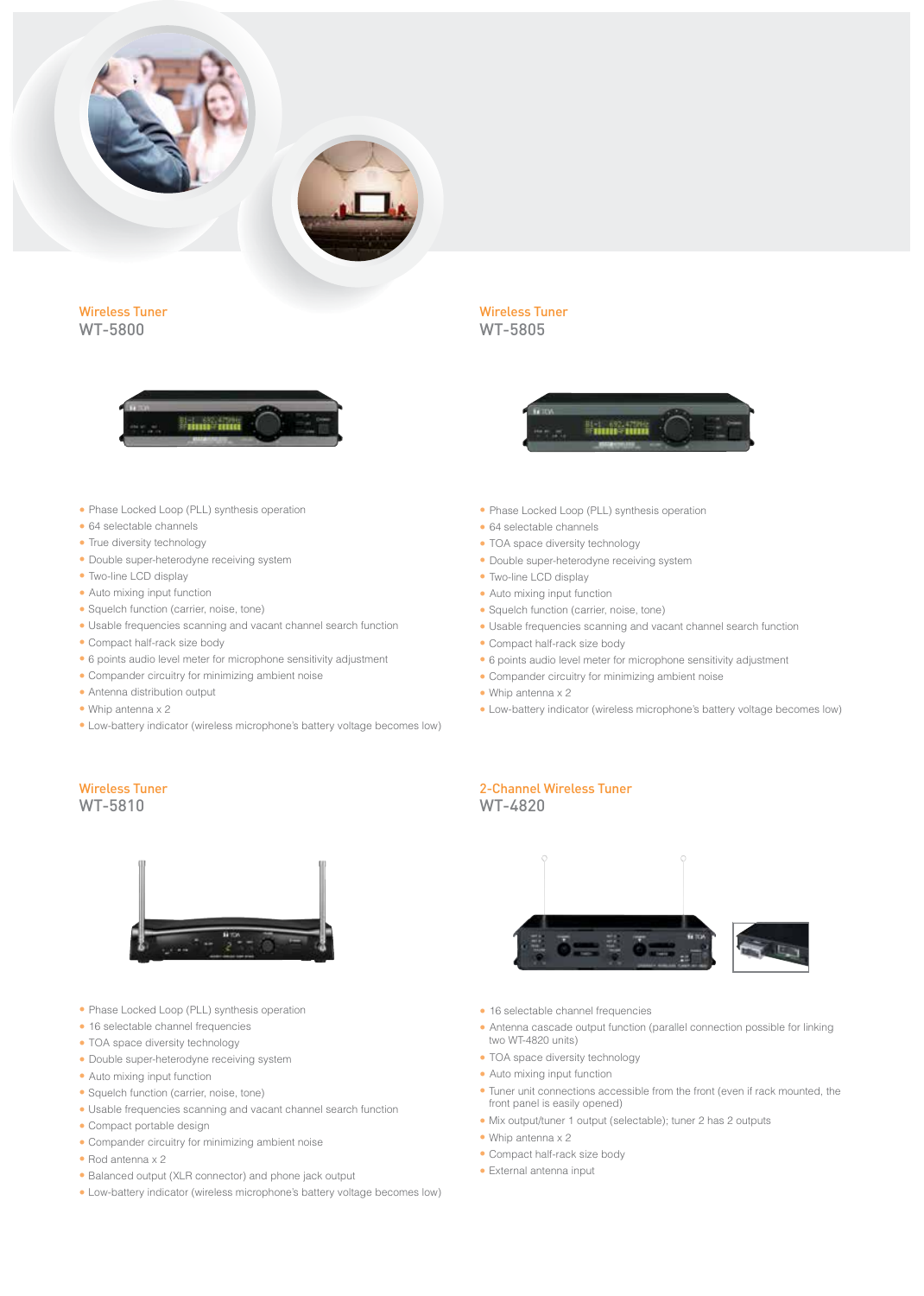#### Power/Antenna Distributor WD-5800



- 2 antenna inputs and 4 distributed outputs
- 2 inputs per antenna which are mixed for output (when 2 antenna are set up in a large room)
- Supplies power to antenna
- Compact 19" rack-mount design

#### UHF Wireless Tuner Unit WTU-4800



- PLL synthesis double super-heterodyne diversity tuner module
- Squelch function mutes output to reduce noise
- Includes compander noise reduction to cut ambient RF noise

#### Rechargeable Battery WB-2000-2



- AA nickel-metal hydride (Ni-MH) rechargeable battery
- For Wireless Microphones, Wireless Transmitter and Portable Receiver

# Battery Charger

BC-5000-12



- Number of wireless microphones to be charged simultaneously: 12
- Fully charges within 3 hours

# AC Adapter





- AD-5000-6: For BC-5000-12 and BC-5000-6 battery chargers
- AD-5000-2: For BC-5000-2 battery charger



- Number of wireless microphones to be charged simultaneously: 6
- Fully charges within 3 hours

Battery Charger BC-5000-6

#### UHF Wireless Antenna YW-4500



- UHF wireless dipole indoor antenna
- Wall mounted
- Power supplied by tunner unit (WT-5800 / WT-5805 / WT-4820) through coaxial cable
- Built-in RF signal booster
- Attenuation switch helps minimze noise and any interference

# **Options**









• For rack mounting one WT-5800, WT-5805 and/or WT-4820 unit



**Windscreen** 

• Contains 10 pieces • Contains 100 pieces

#### Rack Mount Bracket Kit MB-WT4



• For rack mounting two WT-5800, WT-5805 and/or WT-4820 unit

#### Battery Charger BC-5000-2



- Number of wireless microphones to be charged simultaneously: 2
- Fully charges within 3 hours

YP-E401PAD01

Earphone Pad



Rack Mount Bracket





• For rack mounting one WD-5800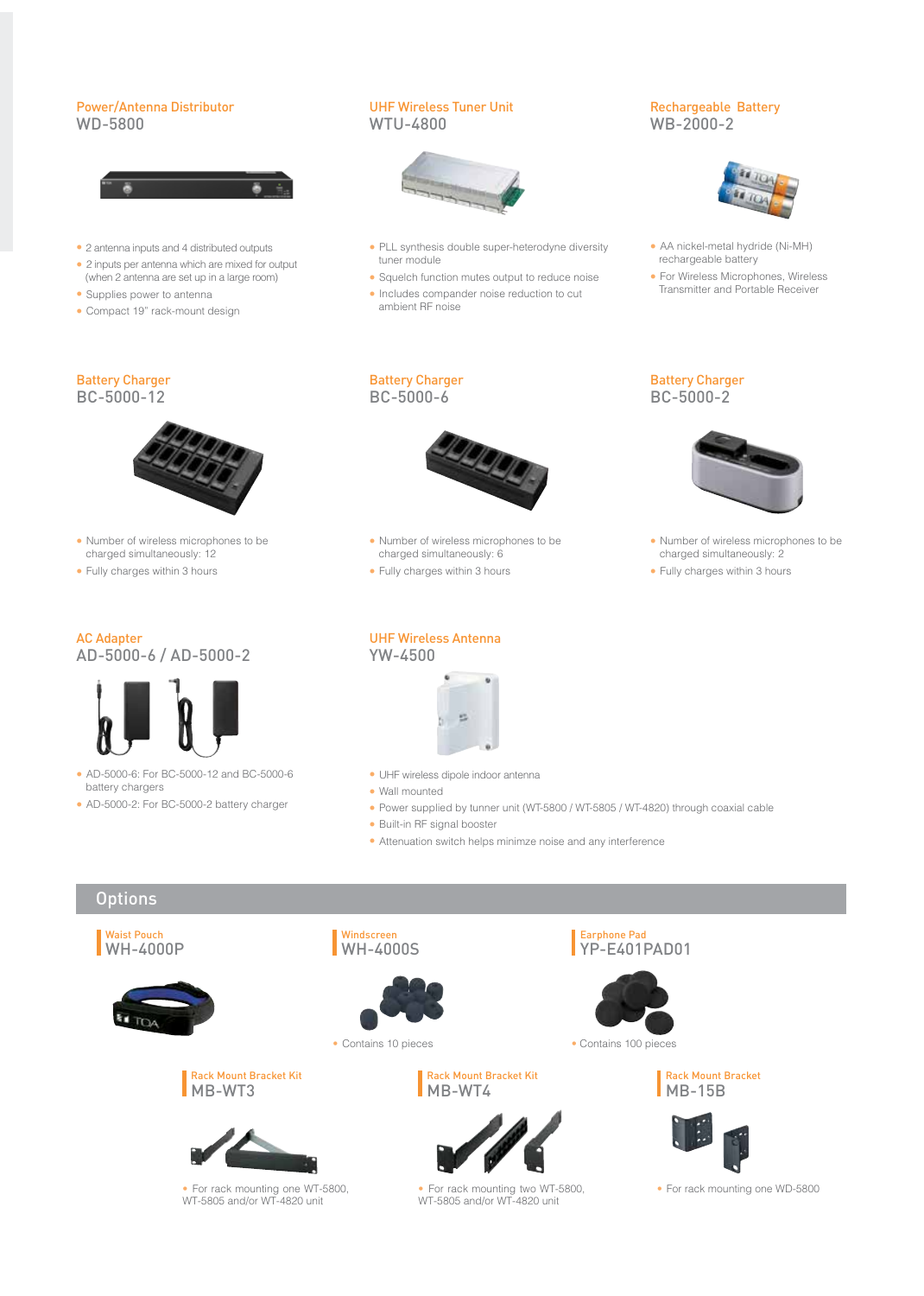# **Specifications**

### Wireless Microphones & Microphones

|                     | <b>WM-5420</b>                                          | <b>WM-5270</b>                                                          | <b>WM-5265</b>                                                       | <b>WM-5225</b>                                                        |
|---------------------|---------------------------------------------------------|-------------------------------------------------------------------------|----------------------------------------------------------------------|-----------------------------------------------------------------------|
| Microphone Element  | Dynamic microphone: Cardioid                            | Dynamic microphone: Unidirectional                                      | Dynamic microphone: Cardioid                                         | Electret condenser microphone:<br>Unidirectional                      |
| Frequency Range     | 576 - 865 MHz <sup>*1</sup> , UHF<br>636 - 806 MHz, UHF |                                                                         |                                                                      |                                                                       |
| Channel Selectable  |                                                         | 64 channels*1                                                           |                                                                      |                                                                       |
| Maximum Input Level | 132 dB SPL                                              | 142 dB SPL                                                              | 132 dB SPL                                                           | 126 dB SPL                                                            |
| Battery             | LR6 (AA)                                                | $L$ R <sub>6</sub> $(A$ A $)$                                           | LR6 (AA) or WB-2000 (Ni-MH battery)                                  | (AA) or WB-2000 (Ni-MH battery)                                       |
| Finish              | ABS Resin, coating                                      | Metal, Dark Grey                                                        | Resin, coating                                                       | Resin, coating                                                        |
| <b>Dimensions</b>   | 74 (W) x 184 (H) x 20 (D) mm                            | $\Phi$ 48 x 244 mm                                                      | $\Phi$ 50 x 229 mm                                                   | $\Phi$ 43.6 x 231.5 mm                                                |
| Weight              | 105 g (with battery)                                    | 340 q (with battery)                                                    | 205 q (with battery)                                                 | 180 q (with battery)                                                  |
| Accessories         | Clip, Neck strap, Screw driver                          | Microphone holder (with stand adapter)<br>Storage case, Rolling stopper | Microphone holder (with stand adapter)<br>Storage case, Screw driver | Microphone holder (with stand adapter),<br>Storage case, Screw driver |









|                     | <b>YP-M5300</b>                                                                          | <b>YP-M5310</b>                                   | <b>WH-4000A</b>                                                                                    | <b>WH-4000H</b>                                                            |
|---------------------|------------------------------------------------------------------------------------------|---------------------------------------------------|----------------------------------------------------------------------------------------------------|----------------------------------------------------------------------------|
| Microphone Element  | Electret condenser microphone:<br>Unidirectional                                         | Electret condenser microphone:<br>Omnidirectional | Electret condenser microphone:<br>Unidirectional                                                   | Electret condenser microphone:<br>Unidirectional                           |
| Sensitivity         | $-63$ dB $\pm 3$ dB (0 dB=1V/0.1 pa. 1kHz)<br>$-64$ dB $\pm 3$ dB (0 dB=1V/0.1 pa. 1kHz) |                                                   | $-66$ dB $\pm 3$ dB (0 dB=1V/0.1 pa. 1kHz)                                                         | $-66$ dB $\pm 3$ dB (0 dB=1V/0.1 pa. 1kHz)                                 |
| Frequency Response  | 100 Hz - 12,000 Hz                                                                       | 100 Hz - 15,000 Hz                                |                                                                                                    |                                                                            |
| Maximum Input Level | 120 dB SPL                                                                               | 110 dB SPL                                        | 120 dB SPL                                                                                         | 120 dB SPL                                                                 |
| Cord Length         | 1.3 <sub>m</sub>                                                                         |                                                   |                                                                                                    |                                                                            |
| Connector           | $\Phi$ 3.5 mm mini plug                                                                  |                                                   |                                                                                                    |                                                                            |
| Finish              | Dark Black                                                                               | Dark Black                                        | Headband: EVA, black<br>Frame: Stainless, black (Silicon rubber)<br>Gooseneck: Black (shrink tube) | Frame: Stainless, black (Silicon rubber)<br>Gooseneck: Black (shrink tube) |
| Weight              | 20 q (cable included)                                                                    |                                                   |                                                                                                    | 50 g (cable included)                                                      |





| <b>YP-M5000E</b><br><b>YP-M5000H</b> |                       |                                                |  |  |
|--------------------------------------|-----------------------|------------------------------------------------|--|--|
| Microphone Element                   |                       | Electret condenser microphone: Omnidirectional |  |  |
| Frequency Response                   |                       | 20 Hz - 20,000 Hz                              |  |  |
| Sensitivity                          |                       | $-67$ dB $\pm 3$ dB (0 dB=1V/0.1 pa. 1kHz)     |  |  |
| Maximum Input Level                  |                       | 115 dB SPL, 1 kHz at 1%                        |  |  |
| Cord Length                          |                       | 1.3 <sub>m</sub>                               |  |  |
| Connector                            |                       | $\Phi$ 3.5 mm stereo plug                      |  |  |
| Finish                               |                       | Beige color                                    |  |  |
| Weight                               | 14 g (cable included) | 21 g (cable included)                          |  |  |

#### Wireless Transmitter



| ___ |  |
|-----|--|

| Microphone Element               | $\overline{\phantom{a}}$                              |
|----------------------------------|-------------------------------------------------------|
| Frequency Range                  | 576 - 865 MHz <sup>*1</sup> , UHF                     |
| Channel Selectable               | 64 channels <sup>*1</sup>                             |
| Maximum Input Level              | -14 dB to -29 dB* (Audio level control: Min. to Max.) |
| Battery                          | LR6 (AA) or WB-2000 (Ni-MH battery)                   |
| Finish                           | Resin, coating (change other's)                       |
| <b>Dimensions</b>                | 62 (W) x 102.5 (H) x 23 (D) mm                        |
| Weight                           | 90 q (with battery)                                   |
| Accessories                      | Screw driver, Storage case, Neck Strap                |
| Ni-MH battery: WB-2000<br>Option |                                                       |
|                                  |                                                       |

#### Portable Receiver



#### **WT-5100**<br>UHF band (16 ch) Receiving Frequencies<br>
Receiving System Double super-heterodyne Receiving Sensitivity **Better than 60 dB Signal to Noise ratio**<br>(20 dBµV input, ±40 kHz deviation) Frequency Response 200 Hz - 5 kHz (Portable transmitter to Portable receiver) Battery LR6 (AA) or WB-2000 (Ni-MH battery)<br>Finish Resin, dark silver<br>Dimensions 62 (W) x 163.6 (H) x 32.5 (D) mm Resin, dark silver Dimensions 62 (W) x 163.6 (H) x 32.5 (D) mm<br>Weight 125 g (with battery)  $125 g$  (with battery) Accessories Neck Strap x 1 Ni-MH battery: WB-2000, Assist Earphone: YP-E5000,<br>Ear-suspension Earphone: YP-E401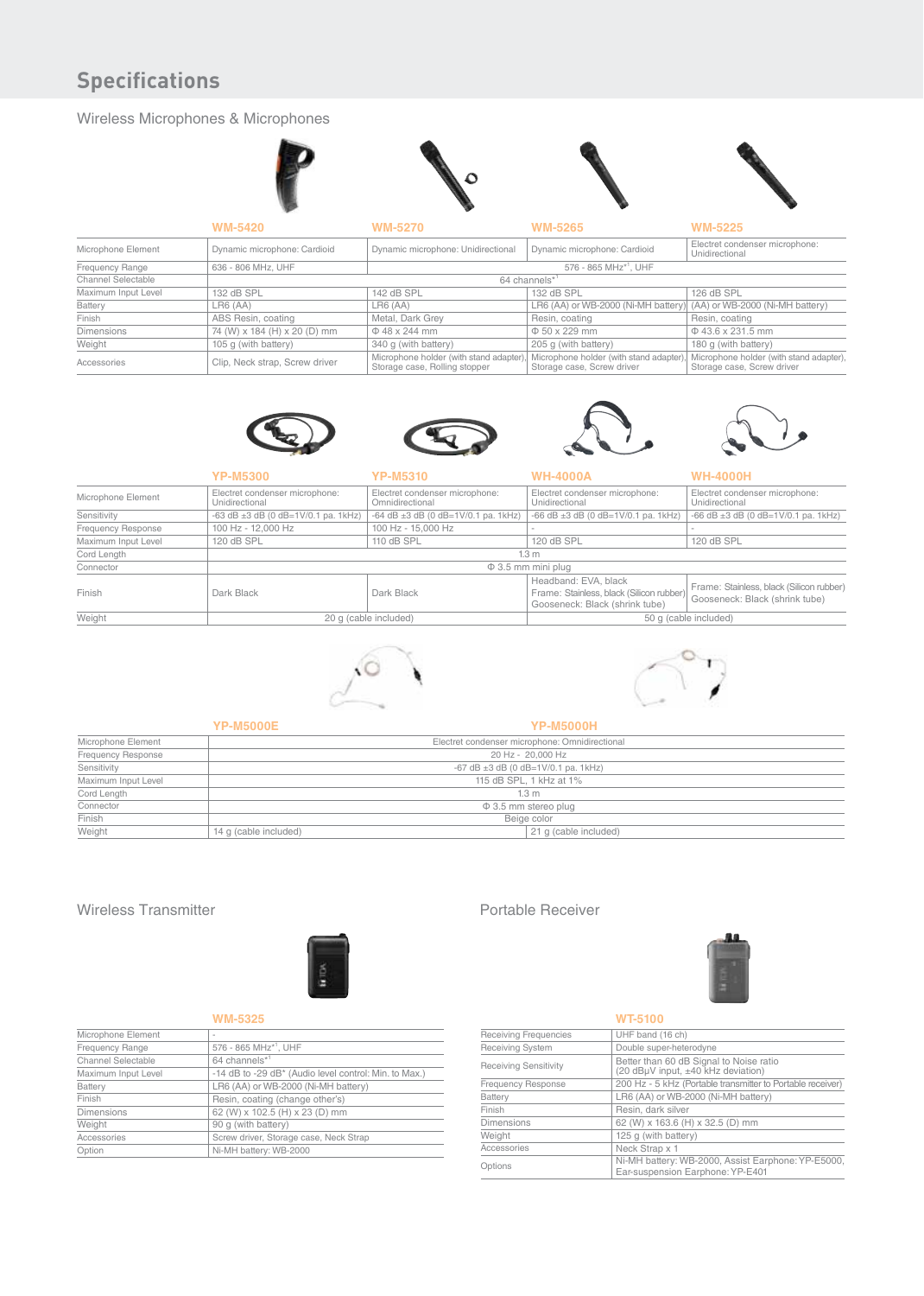### Wireless Tuners





|                              | <b>WT-5800</b>                                                                                                                      | <b>WT-5805</b>                    | <b>WT-5810</b>                                  | <b>WT-4820</b>                                |
|------------------------------|-------------------------------------------------------------------------------------------------------------------------------------|-----------------------------------|-------------------------------------------------|-----------------------------------------------|
| Power Requirement            | AC mains (AC Adapter must be used)                                                                                                  |                                   |                                                 |                                               |
| Frequency Range              |                                                                                                                                     | 576 - 865 MHz <sup>*1</sup> , UHF |                                                 | 576 - 865 MHz <sup>*1</sup> , UHF (WTU-4800)  |
| Channel Selectable           |                                                                                                                                     | 64 selectable frequencies         |                                                 | 16 channels                                   |
| <b>Receiving System</b>      | Double super-heterodyne                                                                                                             |                                   |                                                 | Double super-heterodyne (WTU-4800)            |
| Diversity System             | True diversity                                                                                                                      | Space diversity                   | Space diversity                                 | Space diversity (WTU-4800)                    |
| Mixing Output                | MIC: -60 dB <sup>*2</sup> , 600Ω, balanced, XLR-3-31 type connector<br>LINE: -20 $dB^{*2}$ , 600 $\Omega$ , unbalanced, phone jack* |                                   |                                                 |                                               |
| Mixing Input                 | -20 dB <sup>*2</sup> , 10k $\Omega$ , unbalanced, phone jack                                                                        |                                   |                                                 |                                               |
| Antenna                      | Whip antenna                                                                                                                        |                                   | Rod antenna                                     | Whip antenna                                  |
| Antenna Input                | 75Ω, BNC, 9 V DC                                                                                                                    | 75Ω, BNC, 9 V DC                  |                                                 | $75\Omega$ , BNC, 9 V DC                      |
| Antenna Output               | $75\Omega$ , BNC (Gain 0 dB)                                                                                                        |                                   | $\overline{\phantom{a}}$                        | $75\Omega$ , BNC (Gain 0 dB)                  |
| <b>Receiving Sensitivity</b> | 90 dB or more                                                                                                                       |                                   |                                                 | 80 dB or more (WTU-4800)                      |
| <b>Squelch Sensitivity</b>   | 18 - 40 dBµ V variable                                                                                                              |                                   |                                                 | 18 dBµ V (WTU-4800)                           |
| Tone Frequency               | 32.768 kHz                                                                                                                          |                                   |                                                 |                                               |
| S/N Ratio                    | 110 dB or more (A-weight, unbalanced output)                                                                                        |                                   | 104 dB or more<br>(A-weight, unbalanced output) | 102 dB or more<br>(A-weight, balanced output) |
| Harmonic Distortion          | 1% or less (typical)                                                                                                                |                                   |                                                 |                                               |
| <b>Frequency Response</b>    | 100 Hz - 15,000 Hz, ±3 dB                                                                                                           |                                   | 50 Hz - 18,000 Hz, ±3 dB                        |                                               |
| Finish                       | Resin, black                                                                                                                        |                                   |                                                 |                                               |
| <b>Dimensions</b>            |                                                                                                                                     | 210 (W) x 44 (H) x 205.1 (D) mm   | 206 (W) x 40.6 (H) x 152.7 (D) mm               | 210 (W) x 44.2 (H) x 181 (D) mm               |
| Weight                       | 700 g                                                                                                                               | 700 g                             | 590 g                                           | 770 g (without tuner module)                  |

\*<sup>1</sup> The number of channels may differ from country to country.<br><sup>\*2</sup> 0 dB = 1V

# Battery Chargers







|                                                                 | <b>BC-5000-12</b>                                                                                                 | <b>BC-5000-6</b>               | <b>BC-5000-2</b>                                                                   |
|-----------------------------------------------------------------|-------------------------------------------------------------------------------------------------------------------|--------------------------------|------------------------------------------------------------------------------------|
| Power Requirement                                               | 12 V DC (optional AC Adapter AD-5000-6 must be used)                                                              |                                | 12 V DC (optional AC Adapter AD-5000-2 must be used)                               |
| Power Consumption                                               | 4.4 A                                                                                                             | 2.2A                           |                                                                                    |
| Charging Time                                                   | Max. 3h                                                                                                           |                                |                                                                                    |
| Number of Wireless<br>Microphone to be Charge<br>simultaneously | 12<br>6                                                                                                           |                                |                                                                                    |
| Finish                                                          | Case: Steel plate, black, paint<br>Microphone receptacle section: ABS resin, black                                |                                | Case: Steel plate, black, paint<br>Microphone receptacle section: PPE resin, black |
| <b>Dimensions</b>                                               | 390 (W) x 118 (H) x 246 (D) mm                                                                                    | 390 (W) x 118 (H) x 131 (D) mm | 238 (W) x 105 (H) x 98 (D) mm                                                      |
| Weight                                                          | 3.4 kg (with mounting adapters)                                                                                   | 2 kg (with mounting adapters)  | 500 g (with mounting adapters)                                                     |
| Accessories                                                     | Mounting adapter x 12<br>Mounting adapter x 6                                                                     |                                | Mounting adapter x 2                                                               |
|                                                                 | * Lising the mounting adapter allows one each of the WM-5225 WM-5265 WM-5325 WT-5100 to be charged in combination |                                |                                                                                    |

\* Using the mounting adapter allows one each of the WM-5225, WM-5265, WM-5325, WT-5100 to be charged in combination.

# Earphones





|                 | <b>YP-E401</b><br><b>YP-E5000</b> |                                  |  |  |
|-----------------|-----------------------------------|----------------------------------|--|--|
| Type            |                                   | Dynamic type                     |  |  |
| Impedance       |                                   | $16\Omega$                       |  |  |
| Frequency Range |                                   | 300 Hz - 15 kHz                  |  |  |
| Input           |                                   | Max. 50 mW                       |  |  |
| Terminal        | $\Phi$ 3.5 mm mini plug (3-pole)  | $\phi$ 3.5 mm monaural plug      |  |  |
| Finish          |                                   | <b>Black</b>                     |  |  |
| Weight          |                                   | 17 <sub>q</sub>                  |  |  |
| Accessories     |                                   | Ear-pad x 1, Suspension ring x 2 |  |  |